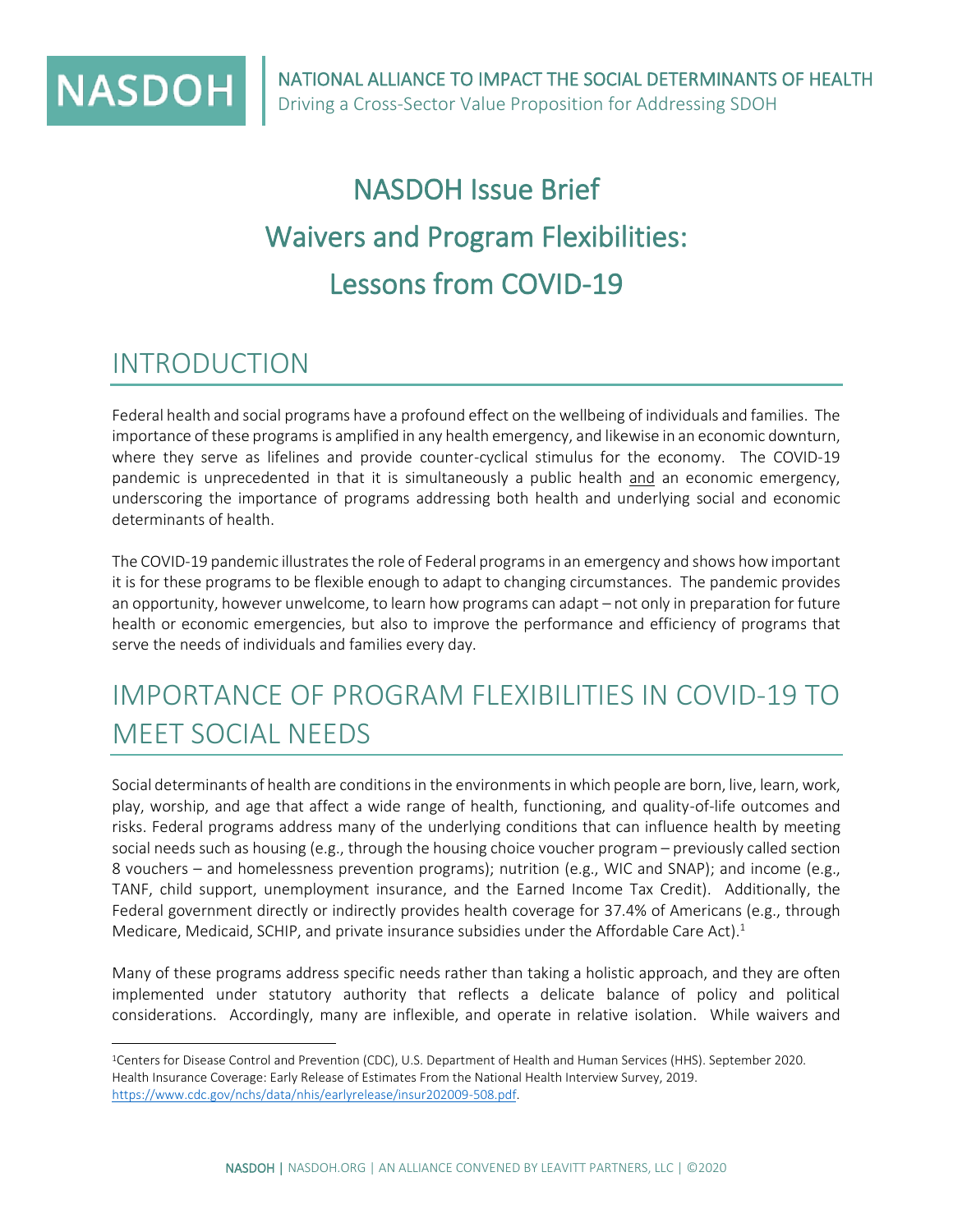#### WAIVERS AND FLEXIBILITIES IN COVID-19

program flexibilities are sometimes afforded through authorizing or appropriations language, few Federal agencies have the broad authority that would enable them to adapt to new situations by launching demonstrations or natural experiments to aid program redesign. Many programs are implemented by states under Federal rules, and most agencies have only limited ability to provide states with flexibility. Many of these limitations were amplified in the COVID-19 emergency, when the underlying challenge of addressing the social, health, and economic consequences of the pandemic required rapid action to adapt programs and interventions in order to address changing circumstances.

The magnitude of the COVID-19 pandemic provided clear motivation for agencies to use any and all existing flexibilities, and for Congress to enact new authorities. These steps included pushing existing administrative flexibilities to the limits, using authorities to grant temporary waivers, legislative enactment of new program rules, and new programs designed specifically for the COVID-19 environment (e.g., the Paycheck Protection Program). These mechanisms are discussed further below. Examples of the expansive steps taken in 2020 include:

- Changes in health benefits to accommodate new or altered treatment modalities, such as waivers that allow more use of telehealth services
- Administrative flexibility for housing programs to waive requirements that require face-to-face contact for reverification of income
- Limits on evictions, including employment of unused preexisting authorities<sup>2</sup>
- Flexibility in administration of nutrition programs, such as the sites in which meals are served and the waivers on time limits for benefits
- Temporary expansion of unemployment benefits

The appendix below highlights some specific examples of waivers and program flexibilities employed to respond to COVID-19.

## KEY ISSUES IN MAINTAINING AND EXPANDING COVID-19 WAIVERS AND PROGRAM FLEXIBILITIES

The COVID-19 experience suggests that waivers and program flexibilities, applied appropriately, can help overcome some of the limitations of Federal health and social services programs that persist even when we are not in a national pandemic. We believe that many of these program changes can be extended for further evaluation, or should be retained permanently. However, the following considerations should be observed to ensure these flexibilities lead to effective and efficient approaches to address SDOH, and to guarantee that accountability remains.

#### Identifying the appropriate decision-makers and mechanisms

There are many pathways toward program flexibility and mechanisms that might better integrate efforts to address SDOH. These pathways differ along multiple dimensions including the locus of decision-making

<sup>2</sup>Centers for Disease Control and Prevention (CDC), U.S. Department of Health and Human Services (HHS). September 2020. HHS/CDC Temporary Halt in Residential Evictions to Prevent the Further Spread of COVID-19. <https://www.cdc.gov/coronavirus/2019-ncov/downloads/eviction-moratoria-order-faqs.pdf>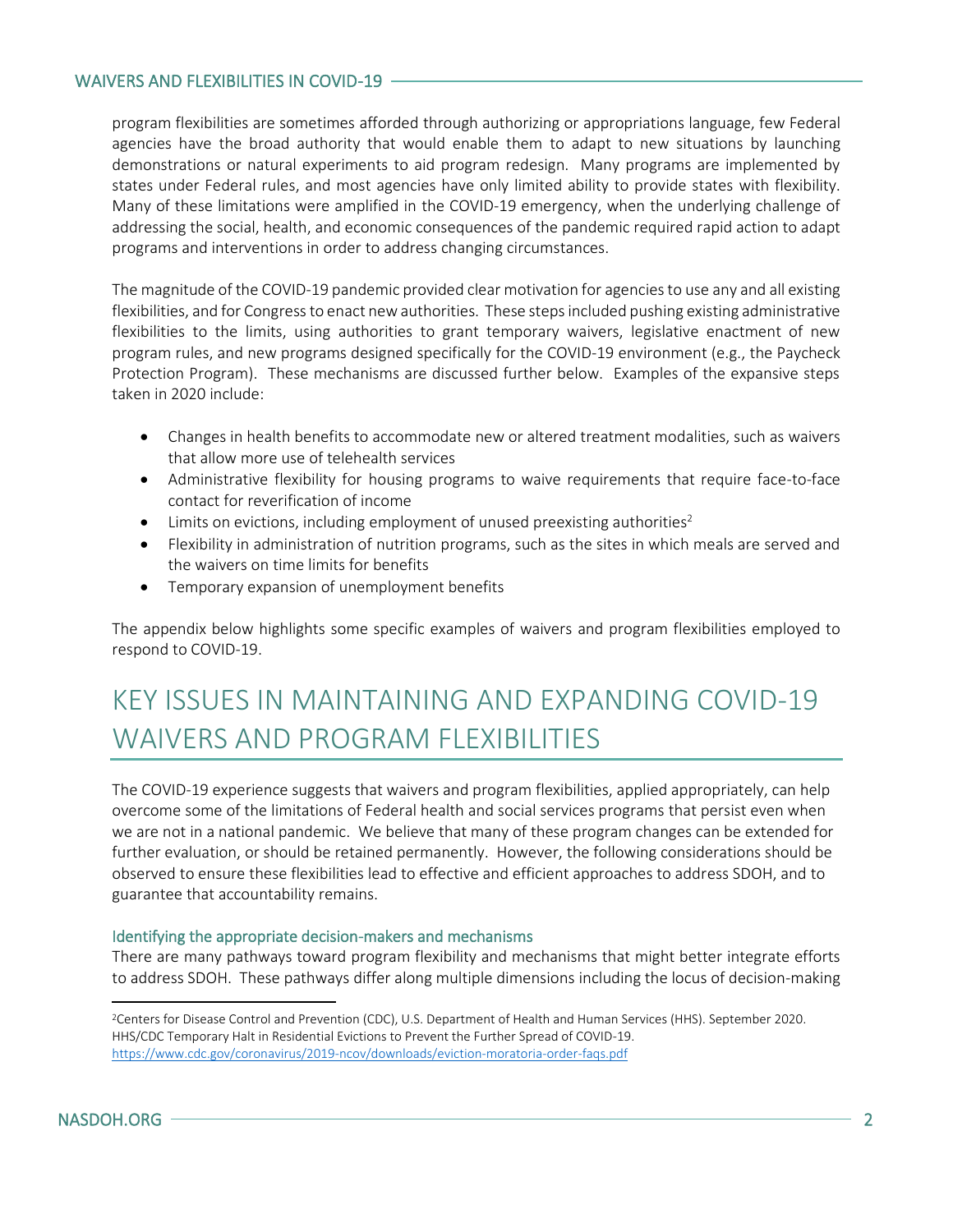(e.g., Congress, Federal executive agencies, state agencies); the administrative mechanism (e.g., state option to exercise existing flexibility; Federal agency authority to approve waivers under Federal law, as in Medicaid 1115 waivers); and the extent of the flexibility provided (e.g., changes in eligibility or enrollment; changes in program design; changes in accountability or reporting requirements).

#### Ensuring appropriate "guardrails"

To ensure that waivers and flexibilities do not undermine the goals of the program, it is vital to maintain guardrails. Federal programs addressing SDOH are the product of complex policy and political compromises, and many existing program rules are designed to prevent agencies or states from straying from those agreements. Where executive agencies are allowed to interpret or waive elements of programs, mechanisms need to be established to ensure that they do not stray from the fundamental goals of those programs and risk undermining political support.

#### Balancing effectiveness and accountability

It is essential to prioritize effectiveness and accountability, and to strike a balance between the two to find innovations that make programs more efficient without diminishing the need to ensure that taxpayer dollars are not wasted or diverted to unauthorized entities. As described above, those providing political support for SDOH programs will need to be reassured that Federal money is being well spent.

#### Managing across agencies

Providing flexibility to adapt to emergencies and to promote greater program integration, such as more integrated enrollment or data sharing across programs, may involve addressing cross-agency jurisdictional issues, and require coordinated efforts of multiple Congressional committees of jurisdiction.

## RECOMMENDATIONS TO OPTIMIZE USE OF WAIVERS AND PROGRAM FLEXIBILITIES

As we noted above, NASDOH believes that waivers and other program flexibilities can in some cases make federal programs easier for states and beneficiaries to access and help respond to immediate social needs. We offer the following recommendations to policymakers for ways to optimize their use:

- 1. Extend waivers to enable recovery. COVID-19 and its economic impact will be felt for multiple years, and the responses put in place should remain throughout this extended period. For example, school nutrition flexibilities should extend through the full school year, and telehealth payment systems should extend through the period when businesses and workplaces will be fully open.
- 2. Evaluate and study. Agencies should use this extended period to add more rigorous evaluations to programs and expand requirements for states or other program recipients to implement process and outcome measures that can aid further study.
- 3. Ensure funding is adequate. Flexibility alone is not sufficient programs need to be funded for the duration of the emergency at levels that accommodate the increased need.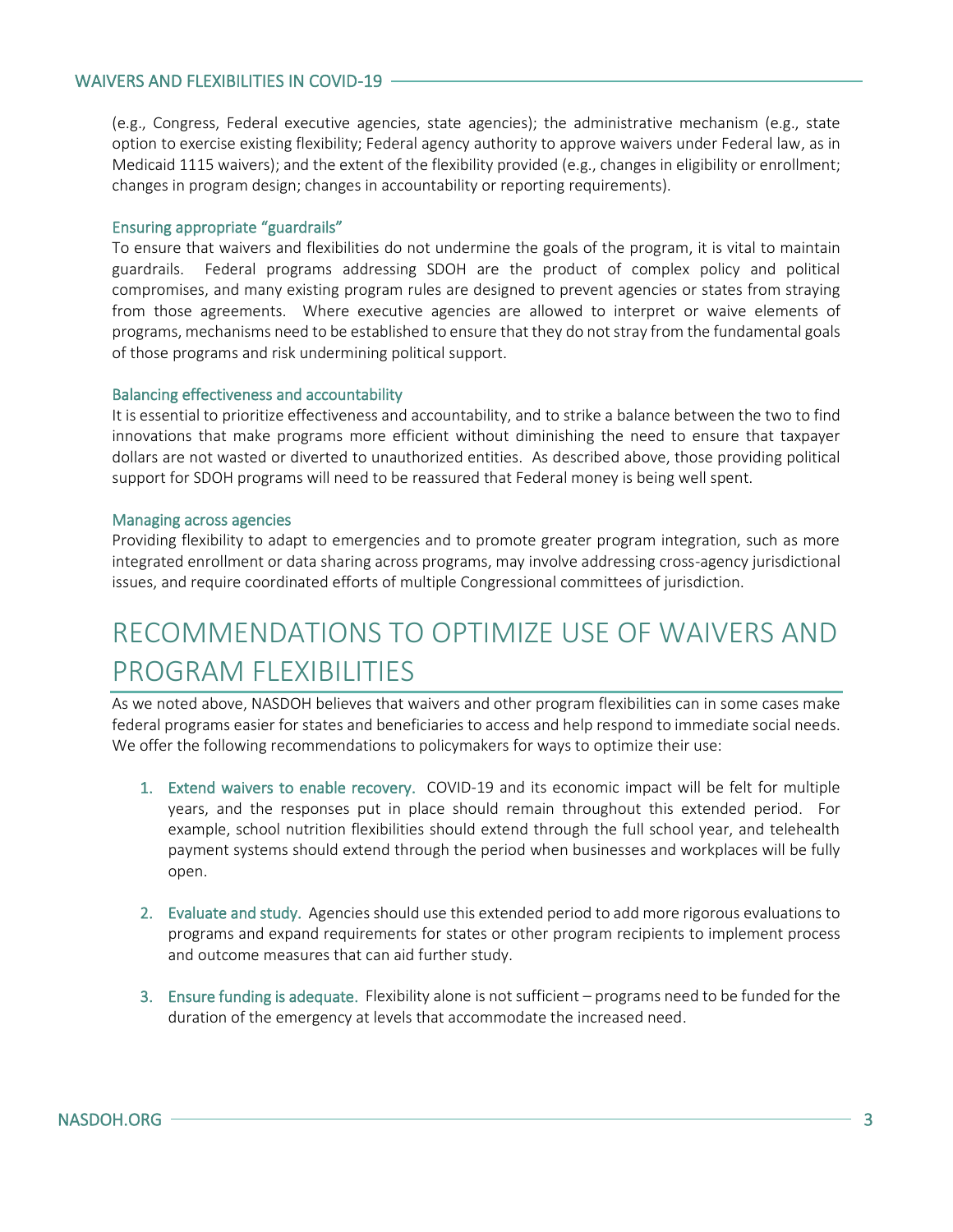#### WAIVERS AND FLEXIBILITIES IN COVID-19

- 4. Make some waivers permanent. Select COVID-19 flexibilities and waivers should be made permanent (i.e., not conditioned on the existence of a public health or economic emergency). While this measure will not be appropriate in all cases, where the benefits to the program and its beneficiaries stand out as clearly outweighing the advantage of having in place the program requirements that were waived, Congress and the executive branch should make them permanent.
- 5. Study states' use of waivers. Study how states adopted and implemented flexibilities to better understand whether waivers achieve desired results, and the extent to which additional guardrails are important. This could build on an assessment of how preexisting flexibilities and new authorities/waivers were used in this emergency by individual states or others. It is important to gather more data on the impact of these waivers and understand where program flexibilities were used in ways that jeopardize political support for the programs themselves.
- 6. Build on experience with providing flexibilities in eligibility and enrollment to design more permanent, integrated approaches across agencies. This should start with a rigorous evaluation of the benefits of such flexibilities (e.g., better serving people in need, reducing cost from redundant systems), balanced against an assessment of error and, if appropriate, fraud. Evaluations could be undertaken by the Government Accountability Office (at the request of Congress), by Executive branch organizations like the Council of the Inspectors General on Integrity and Efficiency, or by independent organizations. Those flexibilities that led to greater efficiency and impact without high cost or error should be made permanent and expanded to other programs that would benefit.
- 7. Focus on program integration. Longer-term initiatives can focus on greater program integration, thereby creating a greater "whole-person" approach to Federal SDOH interventions. Consideration should be given to enacting parallel waiver authorities across Federal programs that allow states or other implementing organizations to integrate care across now-separate interventions, which often benefit the same individuals or families.
- 8. Consider strategies for responding more quickly to future health and economic emergencies, based on COVID-19 experience and evaluations. For example, the COVID-19 experience suggests a portfolio of executive actions that can be packaged for rapid implementation in a future emergency.

A public health emergency declaration already gives the Secretary of HHS authority to grant extensions and waive sanctions relating to data reporting requirements, and to waive and modify certain CMS and HIPAA requirements, among other authorities.<sup>3</sup> In light of the lessons learned in the era of COVID-19 from a broad use of these authorities and additional ones, Congress could enact a package of legislatively authorized waivers and program flexibilities that could be activated with a defined set of triggers (e.g., a declared Public Health Emergency, Stafford Act disaster declaration, or recession of a defined magnitude). These could form the equivalent of an emergency "go bag," and potentially include:

<sup>&</sup>lt;sup>3</sup> Office of the Assistant Secretary for Preparedness and Response, U.S. Department of Health & Human Services (HHS). November 2019. Public Health Emergency Declaration. [https://www.phe.gov/Preparedness/legal/Pages/phedeclaration.aspx.](https://www.phe.gov/Preparedness/legal/Pages/phedeclaration.aspx)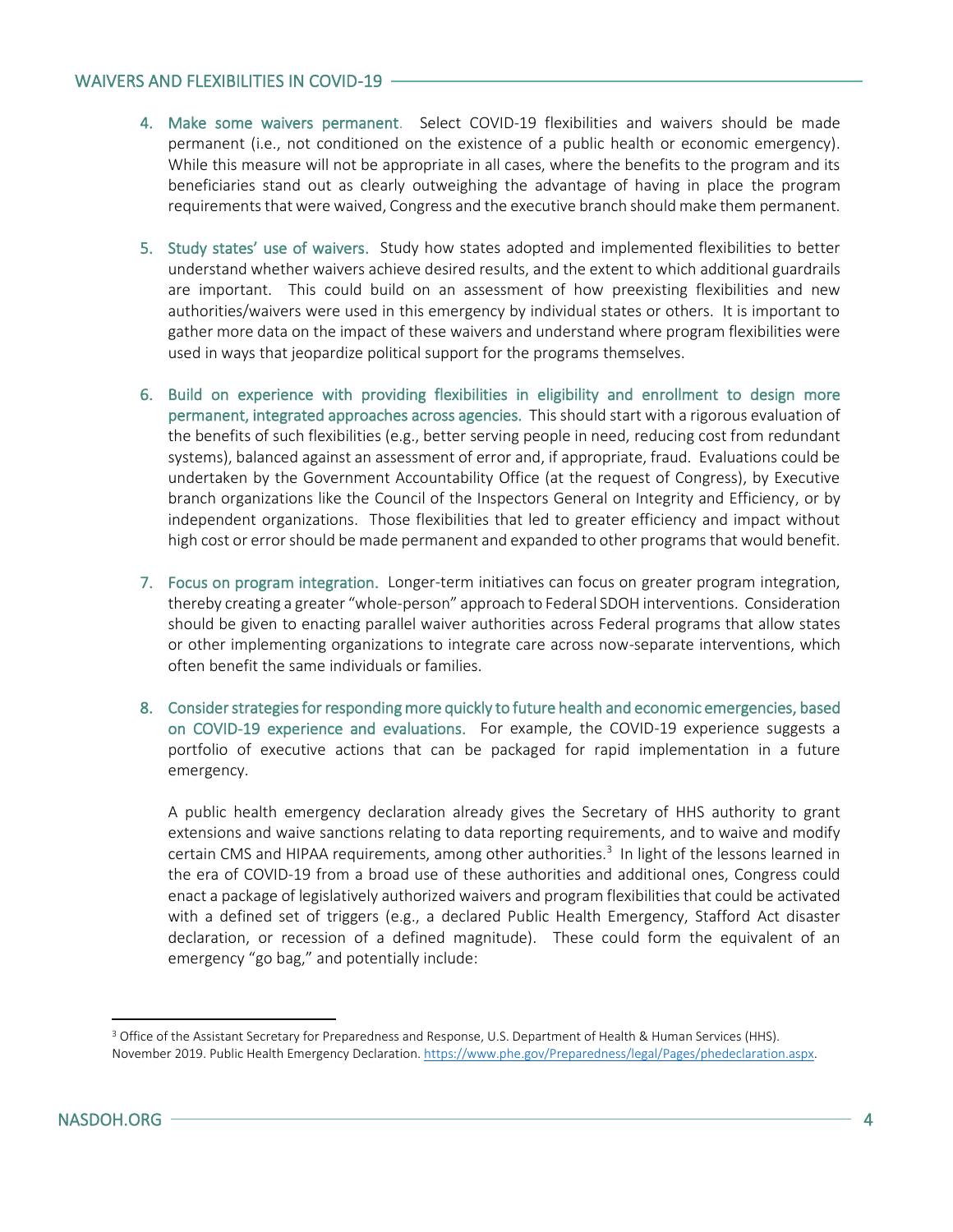- a. Flexibilities and program expansions found to be the most effective during the COVID pandemic
- b. Temporary relaxation of eligibility/enrollment burdens
- c. Predefined authorities to implement select waivers subject to disapproval of authorizing committees, like the authority many agencies must reprogram appropriated funds.

### Conclusion

As this issue brief has discussed, federal health and social programs play a vital role in meeting people's immediate social needs and the broader social determinants of health. NASDOH encourages policymakers to consider our recommendations for how program flexibilities and waivers deployed during the pandemic can be used beyond the COVID-19 public health emergency. The use of waivers and flexibilities is one mechanism that can continue to improve the use and integration of these programs, which are essential for addressing SDOH.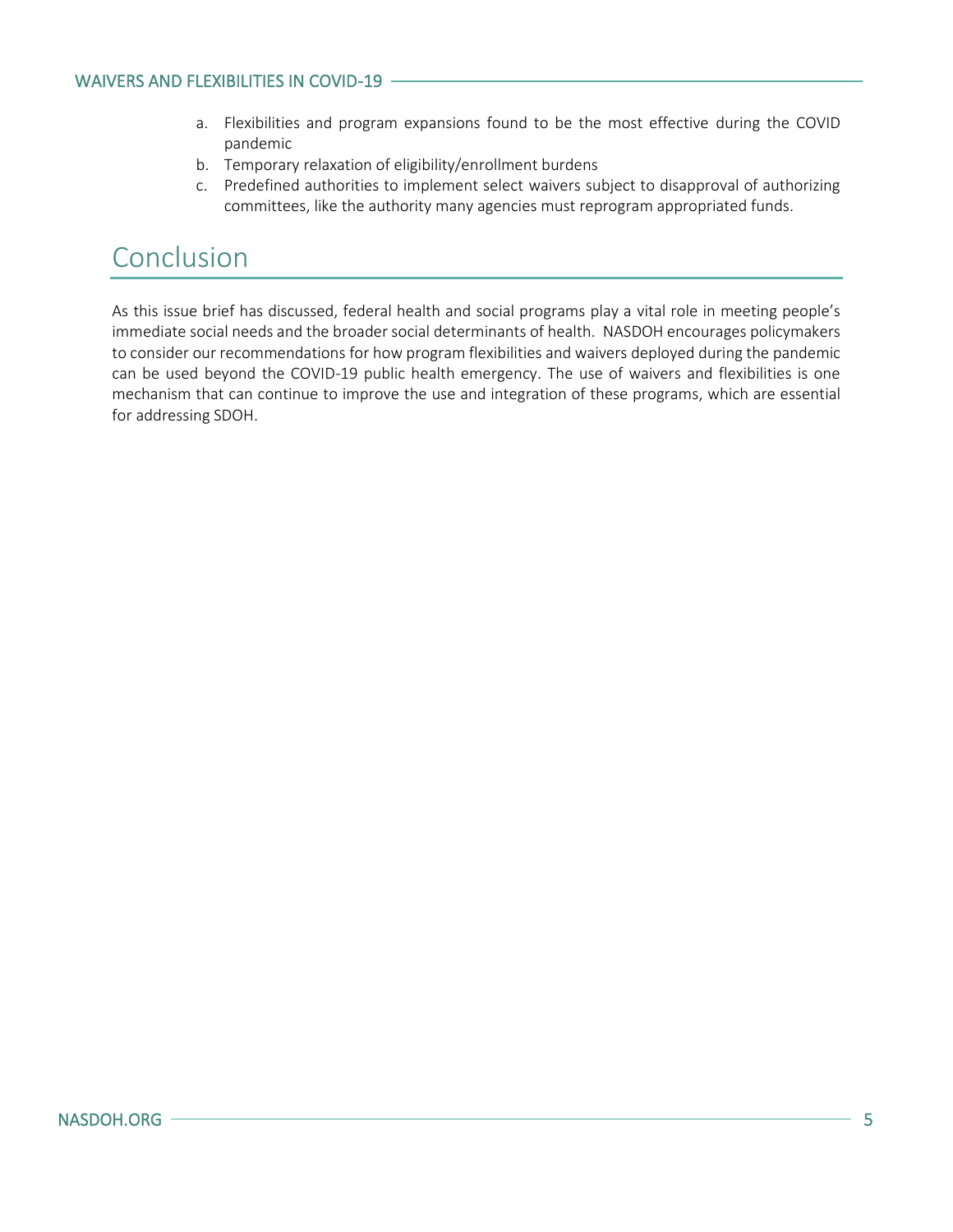#### Appendix: Examples of COVID Waivers and Flexibilities

- Housing Waivers
	- o The U.S. Department of Housing and Urban Development Housing Choice Voucher Program (HUD HCV) Waivers

The CARES Act (PL 116-36) allowed HUD to waive and establish alternative requirements for numerous statutory and regulatory requirements for the Public Housing program, Housing Choice Voucher program, Indian Housing Block Grant program, and Indian Community Development Block Grant program.<sup>4</sup>

The waivers vary by state but offer public housing authorities and families increased flexibilities to lower the barriers to enrolling and/or remaining in the HCV program. For example, the Providence Housing Authority (PHA) in Rhode Island has used waivers such as the *Delay of Annual Reexamination*, *Interim Reexamination*, and *Oral Briefing*, which waive requirements for PHAs to use income verification requirements and oral briefings with families, reduce the administrative burden of the HCV Program, and allow families to remain in the program. The waivers safeguard Providence families from losing housing security, an important social determinant of health.<sup>5</sup>

#### • Nutrition Waivers

o The U.S. Department of Agriculture's Food and Nutrition Service (USDA FNS) Waivers

 The USDA FNS has issued several waivers that offer regulatory flexibility on how states deliver meals to children, which varies by state. Examples of waivers include the Meal Times Waiver, Meal Pattern Waiver, Non-congregate Feeding Waiver, Fresh Fruit and Vegetable Program (FFVP), Area Eligibility Summer Food Service Program (SFSP)/Seamless Summer Options (SSO), and Pandemic Electronic Benefits Transfer (P-EBT) program.<sup>6</sup>

States and localities have taken advantage of these waivers to ensure that school children maintain access to meals during the pandemic. In Ohio, the Cincinnati Public Schools (CPS) provide additional meals at no charge to students. In addition to the breakfast and lunch served to CPS students at schools with in-school days, CPS offers meal packs to students on Wednesdays and Fridays with three breakfasts, three lunches, and four weekend snack packs. For students in schools with no in-person days, CPS offers meal packs on Wednesdays with five breakfasts, five lunches, and four weekend snack packs. At these sites, any child under age 18, regardless of school status, may pick up meal packs.<sup>7</sup> The waivers provide CPS with the opportunity to offer more food to more children, reduce the threat of food insecurity in Cincinnati, and minimize potential health impacts.

Statutory and Regulatory Waivers for Public Housing[. https://www.hud.gov/sites/dfiles/PIH/documents/PIH2020-05.pdf.](https://www.hud.gov/sites/dfiles/PIH/documents/PIH2020-05.pdf)  <sup>5</sup> Providence Housing Authority. July 2020. COVID-19 Waivers Being Used by PHA. [https://provhousing.org/covid19-waivers/.](https://provhousing.org/covid19-waivers/)

<sup>4</sup> Office of Public and Indian Housing, U.S. Department of Housing and Urban Development (HUD). April 2020. COVID-19

<sup>6</sup> Trust for America's Health. July 2020. Beyond School Walls: How Federal, State, and Local Entities and Adapting Policies to Ensure Student Access to Healthy Meals During the COVID-19 Pandemic. [https://www.tfah.org/wp](https://www.tfah.org/wp-content/uploads/2020/07/SchoolNutritionPolicyBrief.pdf)[content/uploads/2020/07/SchoolNutritionPolicyBrief.pdf.](https://www.tfah.org/wp-content/uploads/2020/07/SchoolNutritionPolicyBrief.pdf)

<sup>7</sup> Cincinnati Public Schools (CPS). November 2020. CPS Continuing to Provide Breakfast, Lunches. [https://www.cps](https://www.cps-k12.org/news/whats-new/cps-continuing-provide-breakfasts-lunches-during-distance-learning)[k12.org/news/whats-new/cps-continuing-provide-breakfasts-lunches-during-distance-learning.](https://www.cps-k12.org/news/whats-new/cps-continuing-provide-breakfasts-lunches-during-distance-learning)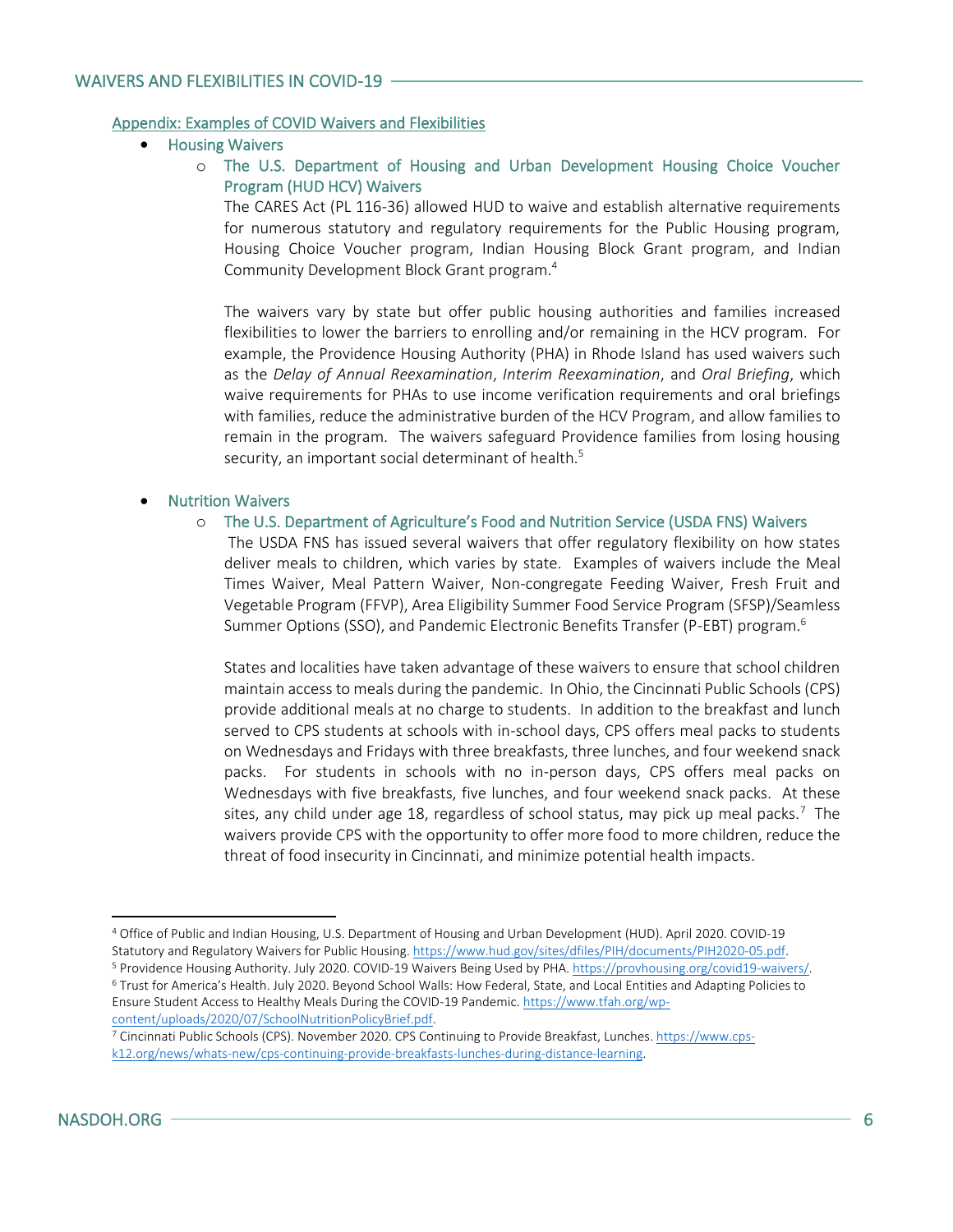#### o The U.S. Department of Agriculture's Food and Nutrition Service (USDA FNS) Supplemental Nutrition Assistance Program (SNAP) Waivers

The USDA FNS has issued waivers for its SNAP program, which vary by state. Examples of waivers include the Waiver of Quality Control (QC) Face-to-Face Interview Requirement, Flexibility to Allow Telephone Interviews in Lieu of Face-to-Face Interviews for Quality Control Case Reviews, Suspension of the time limit for Able-Bodied Adults Without Dependents (ABAWD) participation in the Supplemental Nutrition Program (SNAP), and Pandemic Electronic Benefits Transfer (P-EBT) program.<sup>8</sup>

The waivers reduce the administrative burden to carry out the SNAP program and waive requirements in order to make it easier for individuals to access and maintain the assistance they need. For example, in Tennessee, families with children who receive free or reduced price school meals or attend Community Eligibility Provision (CEP) schools can receive Pandemic EBT (P-EBT) benefits with the current waivers to help alleviate the impact of missed school meals. Moreover, the state has suspended the 3-month limit to SNAP for ABAWDs, ensuring access to healthy foods for adults who face financial burdens. SNAP waivers offer improved access to healthy foods for children and adults in Tennessee, and in turn reduce the adverse impact of poor food quality on health.<sup>9</sup>

#### • Income Flexibilities

o The U.S. Department of Labor Unemployment (DOL) Insurance Relief and Other Income Assistance During COVID-19 through the Families First Coronavirus Response Act (FFCRA) and the Coronavirus Aid, Relief, and Economic Security (CARES) Act Flexibilities

The FFCRA and CARES Act offer several flexibilities, which vary by state. Examples of flexibilities include the Pandemic Unemployment Assistance (PUA) program, the Pandemic Emergency Unemployment Compensation (PEUC) program, and the Federal Pandemic Unemployment Compensation (FPUC) program for individuals who collect regular unemployment compensation (UC).<sup>10</sup>

The FFCRA provides additional flexibility for state unemployment insurance agencies and additional administrative funding for the COVID-19 pandemic response. The CARES Act expands states' ability to provide unemployment insurance for workers impacted by the COVID-19 pandemic, including those not normally eligible for unemployment benefits. In Texas, the PUA provides a \$600 benefit per week for up to 39 weeks for Texans who are self-employed, seeking part-time employment, or who otherwise would not qualify for regular unemployment compensation. In addition, the FPUC provides an additional \$600 per week to Texans who receive UC. Income plays a particularly influential role on

<sup>8</sup> Food and Nutrition Service, U.S. Department of Agriculture (USDA). July 2020. Supplemental Nutrition Assistance Program (SNAP): SNAP COVID-19 Waivers. [https://www.fns.usda.gov/programs/fns-disaster-assistance/fns-responds-covid-19/snap-covid-](https://www.fns.usda.gov/programs/fns-disaster-assistance/fns-responds-covid-19/snap-covid-19-waivers)[19-waivers.](https://www.fns.usda.gov/programs/fns-disaster-assistance/fns-responds-covid-19/snap-covid-19-waivers) 

<sup>9</sup> Tennessee Justice Center (TJC). 2020. Supplemental Nutrition Assistance Program: SNAP Resources. <https://www.tnjustice.org/snap/> .

<sup>&</sup>lt;sup>10</sup> U.S. Department of Labor. 2020. Unemployment Insurance Relief During COVID-19 Outbreak. [https://www.dol.gov/coronavirus/unemployment-insurance.](https://www.dol.gov/coronavirus/unemployment-insurance)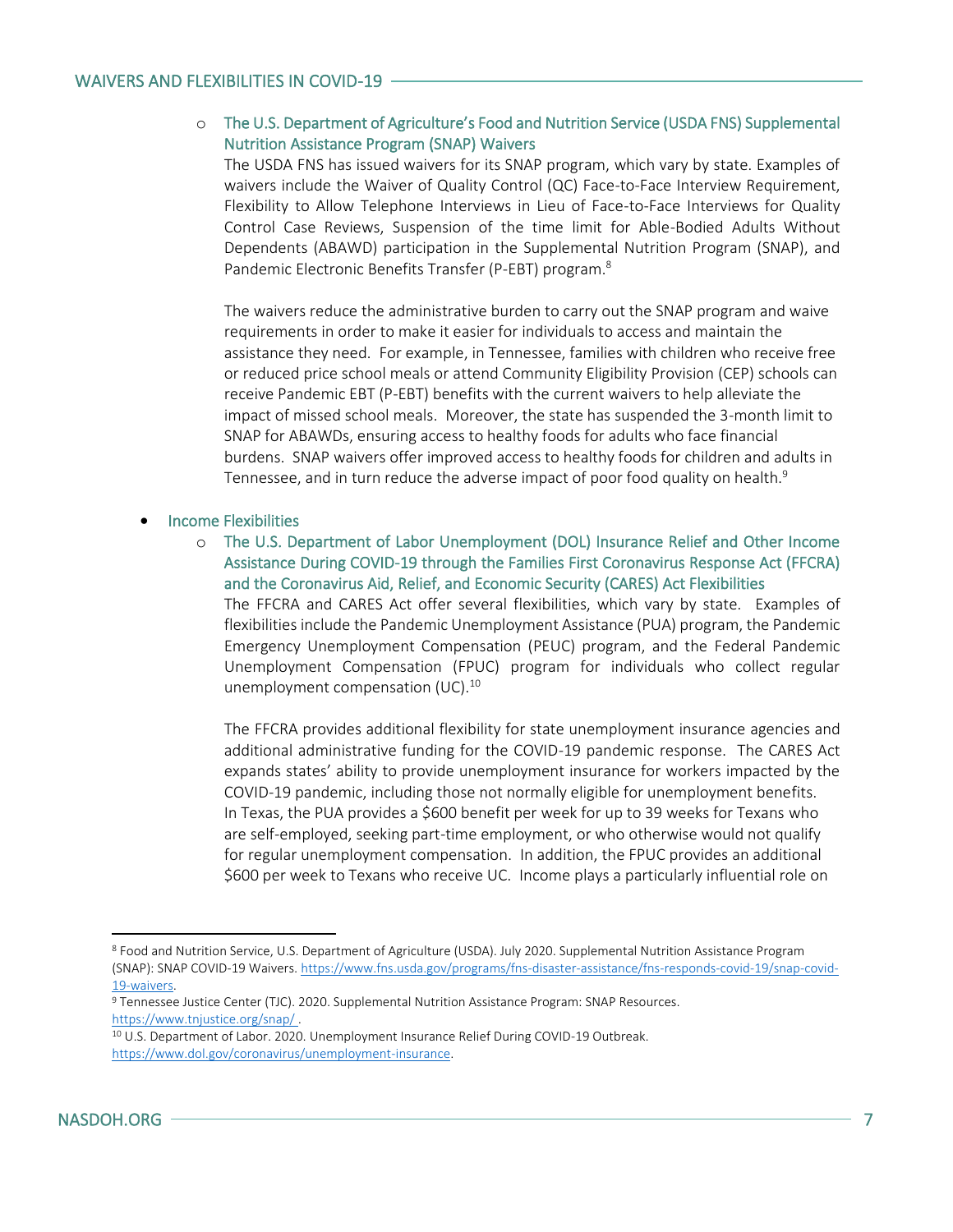#### WAIVERS AND FLEXIBILITIES IN COVID-19

health outcomes. By offering Texans financial assistance during economically unstable times, these benefits reduce the impact of low income on health. $^{11}$ 

<sup>11</sup>Texas Workforce Commission. April 2020. Pandemic Unemployment Assistance (PUA) and \$600 in Federal Pandemic Unemployment Compensation Available for Eligible Workers[. https://www.twc.texas.gov/news/pandemic-unemployment](https://www.twc.texas.gov/news/pandemic-unemployment-assistance-and-600-federal-pandemic-unemployment-compensation-available-eligible-workers)[assistance-and-600-federal-pandemic-unemployment-compensation-available-eligible-workers.](https://www.twc.texas.gov/news/pandemic-unemployment-assistance-and-600-federal-pandemic-unemployment-compensation-available-eligible-workers)